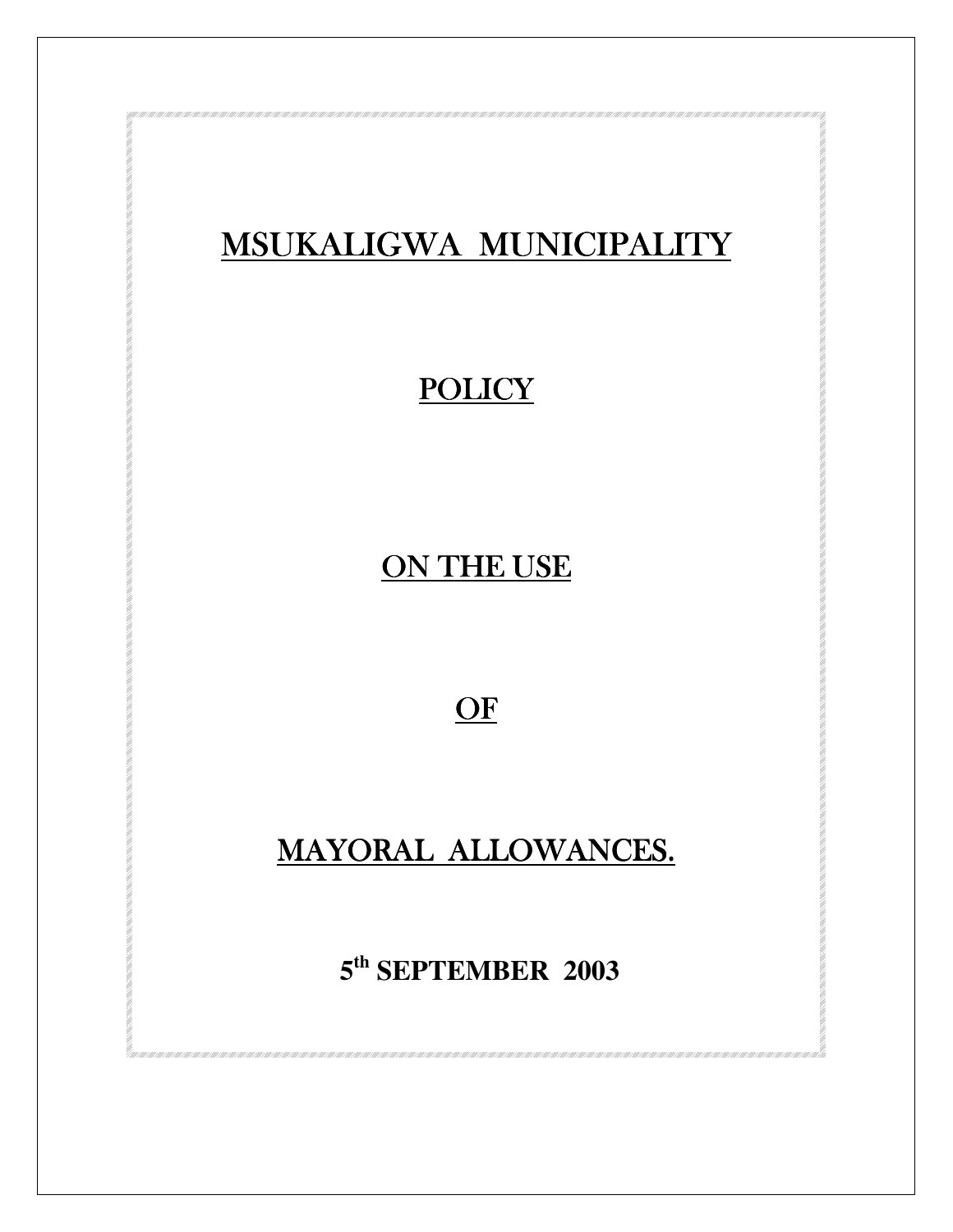# **MSUKALIGWA MUNICIPALITY**

#### **POLICY ON THE USE OF MAYORAL ALLOWANCE**

#### **INTRODUCTION**

The Constitution of R.S.A 1996 has ushered in a new Local Government dispensation which saw the establishment of new municipalities which was done according to the Municipal Structures Act, 1998 (Act 117 of 1998) which is governing Municipalities. The allowance of Councillors is thus provided for in the Remuneration of Public Office Bearers Act 1998 (Act 20 of 1998) which supersedes the Local Government Ordinance 1939 (Ordinance 17 of 1939) which is no longer applicable but still the Mayor is by law entitled to the Mayoral Allowances and on the basis of that Council took the following Resolution:

#### **RESOLUTION**

#### **EXCO 896/02/2002**

- 1. That a separate vote number be created for the funding of Mayor and Mayoress Projects that they will identify for assistance within the Community.
- 2. That a vote number be created according to Council's normal activities within council's accounting system.

### **PURPOSE:**

This Policy seeks to give guidelines on how the Mayoral Allowance can be spent in accordance with Council's Procurement Policy and other relevant Provincial and National Legislations. It also caters in donations which because there is no General Council donation Policy.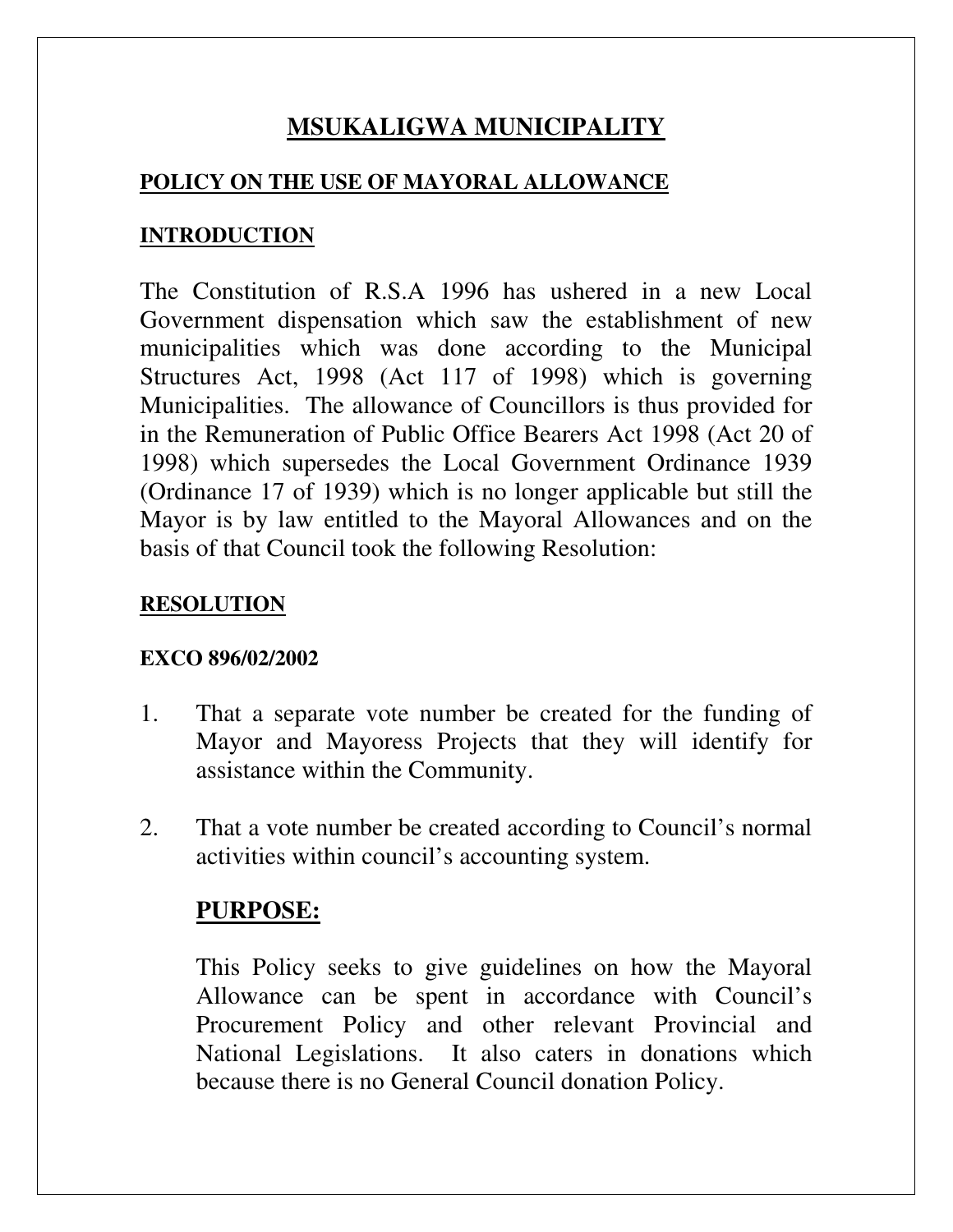It also guides the office of the Mayor and informs Council on who must benefit from this Allowance.

That Council from time to time mandate the Mayor to solicit external additional funds to assist various categories

#### **BENEFICIARIES:**

It should be used for donations or procurement of service or goods. On behalf of the following groups and individuals.

### **1. INSTITUTIIONAL SUPPORT**

Here it focuses predominantly on donations to institutions such as schools, N.G.O, C.B.O which give support to indigent children, elders, youth and people with disabilities**.**

## **2. INDIVIDUAL SOCIAL RELIEF**

This relief will be approved by the Mayor in consultation with the relevant Ward Councilor. Applicant for this must base request on education related relief, funeral assistance, relief following a personal emergency e.g. home being burnt down. May not exceed R2000-00.

### **3. ENTERTAINMENT**

The Mayor can use this Allowance for hosting and entertaining dignitaries and once a year his staff which is to be done in relation to the Mayoral Handbook.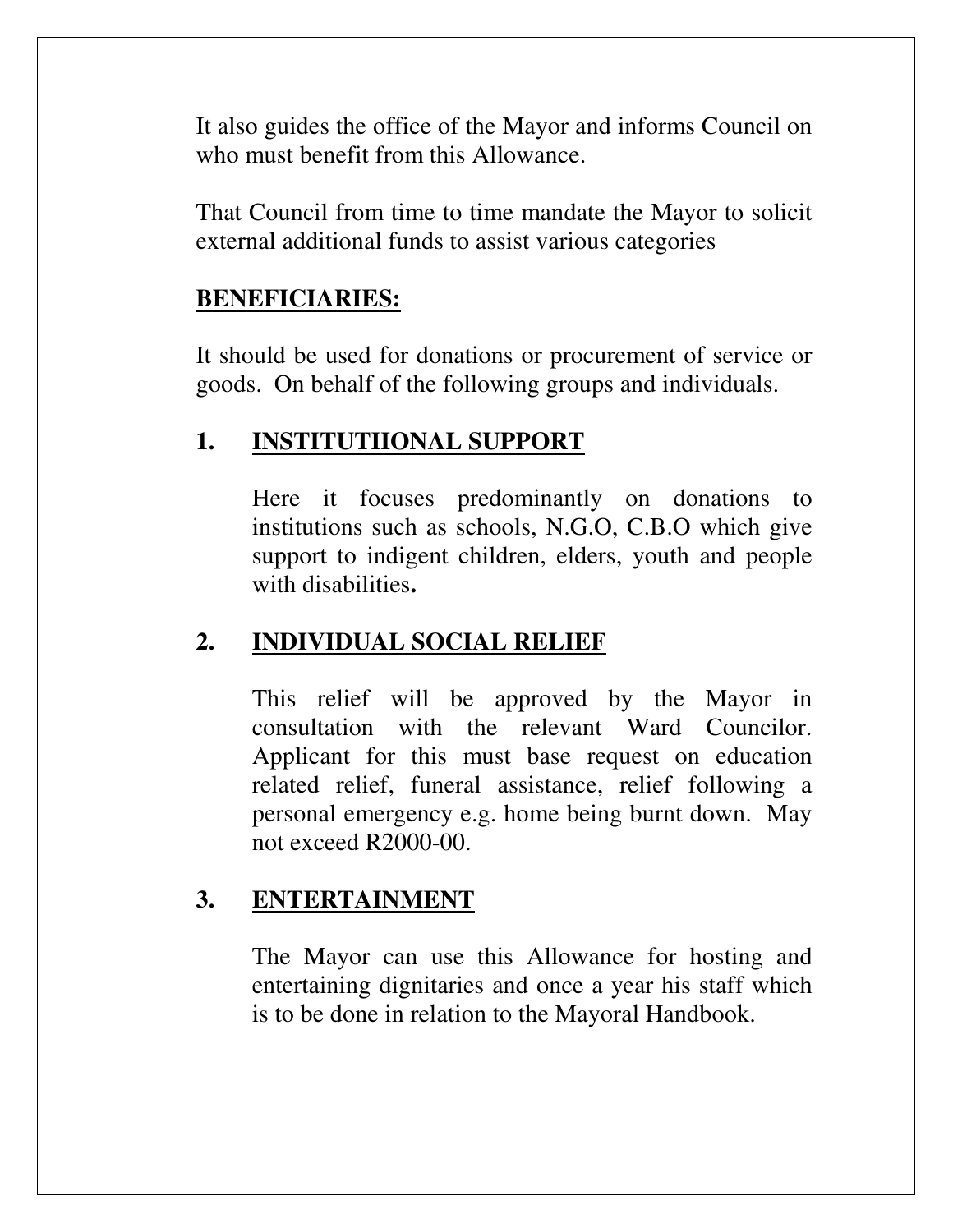# **4. MAYORAL GOLF DAY**

The Mayor can use this allowance to host this event once a year.

## **5. CAMPAIGNS**

It can be used for resources on campaigns like HIV/AIDS campaign etc.

### **6. NEWSPAPERS AND MAGAZINE**

This budget can be used to buy only one copy of each newspaper and magazine.

# **7. MAYORAL AWARD FOR EXCELLENCE**

This allowance can be used to give prices to best performing individuals and team in fields like Sports, Education, and Culture etc.

## **MEETINGS**

This Budget can be used when the Mayor perform his ceremonial functions like opening projects Civic functions and to when he/she give the state of the Municipality address.

## **PROCESS**

Allocations will be made if the following processes and conditions are met: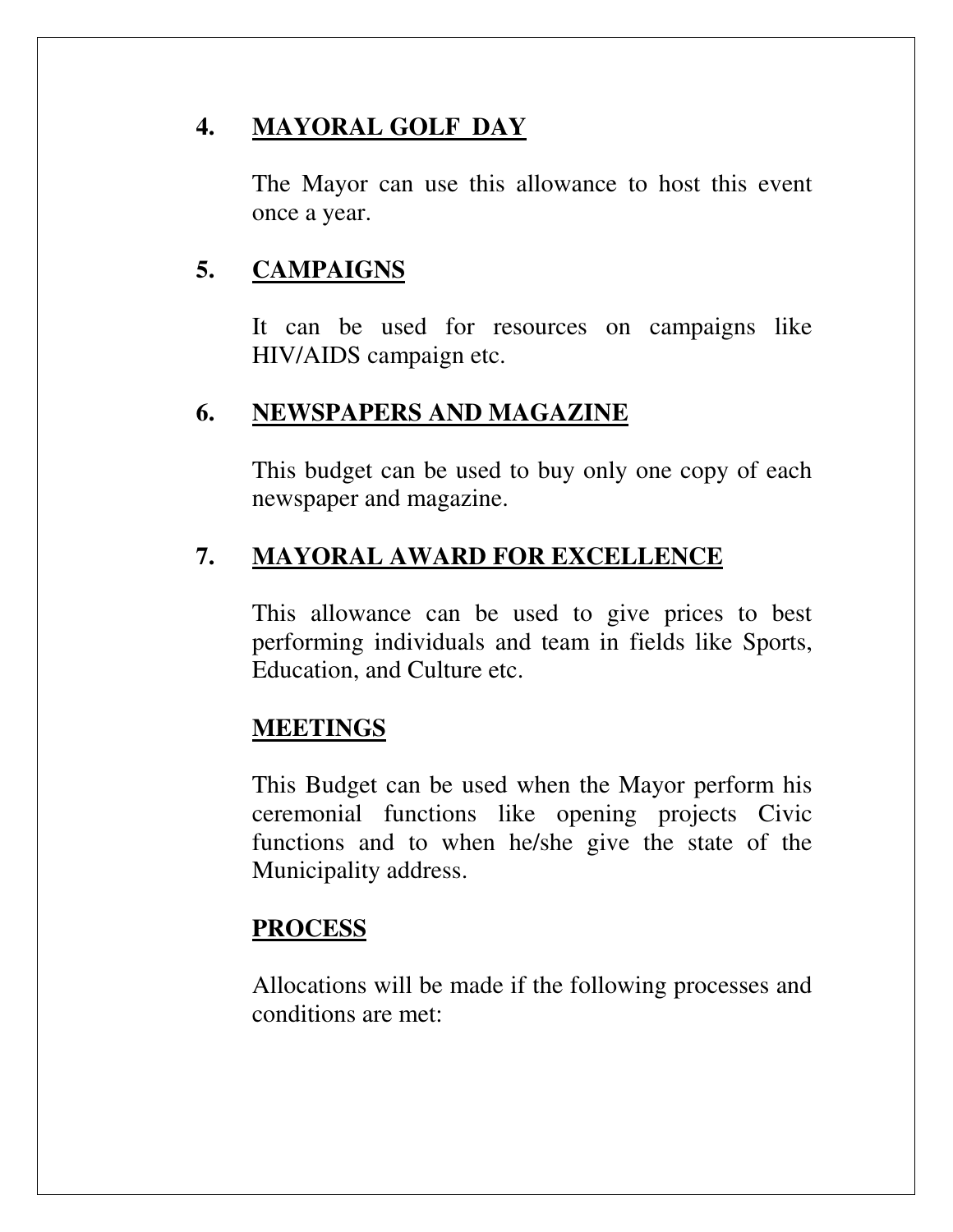- The applicant must submit a written request to the office of the Mayor which will then consider the merit of such an application.
- Payments on any kind rather than cash except in exceptional circumstances.
- For the payment of goods or service less than R500 only one supplier price can be used.
- For procurement of goods or service between R500-R5000 more than one supplier price must be obtained.
- Payments on requests more than R5000 will be considered on merit.
- Donations of the various categories should not exceed R5000.
- The office of the Mayor report quarterly to Council on how this money was spent. External additional funds to assist these various groups and categories.

#### **CONCLUSION**

This Policy aims to ensure that the budget is spelt on a transparent manner and is aligned with Msukaligwa Procurement Policy and that all residents of Msukaligwa benefit from this allowance and where necessary.